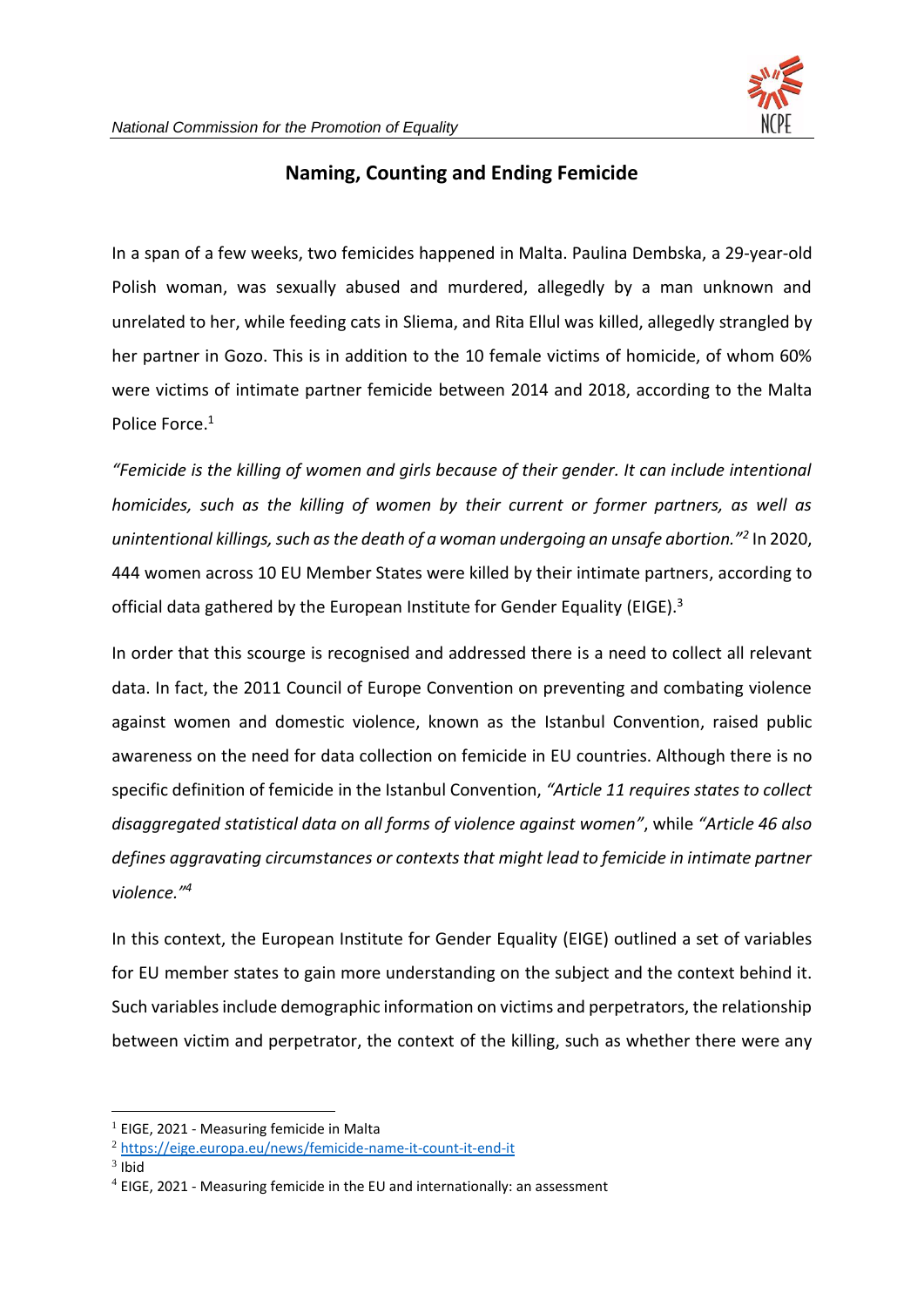

child witnesses, and the presence of any gendered risk factors such as dependence or previous violence.<sup>5</sup>

In addition, the EIGE provided recommendations for the European Commission, for the EU Member States, and the UK. The EIGE advised that a common EU-wide definition of femicide would help to formally identify gender-based killings, which currently vanish into female homicide statistics. Moreover, knowing the motivations and circumstances behind killing women and girls, can help protect potential victims and punish and deter perpetrators. Besides, the more data available on the killings of women and girls, the more likely it is to identify femicides. The more EU Member States collect the same type of data, the more information can be gathered on the motivations and circumstances behind these femicides.

Malta has recognised this requirement and more in that work is under way to strengthen the recognition of femicide in the Maltese Criminal Code and protect the dignity and rights of all women. This initiative was undertaken one month after the death of Paulina Dembska and two years after the death of Chantelle Chetcuti with the drafting of a bill that was discussed in Parliament. This bill aims to include 'femicide' in the criminal code and encourage the judiciary to take into account violence against women, because they are women, when handing down sentences for the already-existing criminal offence of wilful homicide.

This development is in line with the report published by the Women's Rights Foundation and the University of Malta, as part of the FEM-UNITED project which brings together organisations from Cyprus, Malta, Spain, Portugal, and Germany, to improve the response to domestic violence and intimate partner violence. The comparative report highlights key findings across the five EU countries, including the fact that while 60% of all identified victims were killed by a current or former intimate partner.<sup>6</sup>

As stated in the text of the Istanbul Convention, violence against women is the consequence of historical discrimination against women and persisting inequalities between women and men in society. In order to raise awareness on this fact and in the context of the murder of Paulina Dembska, in January 2022, the NCPE organized an online forum to discuss the

<sup>5</sup> <https://eige.europa.eu/news/femicide-name-it-count-it-end-it>

<sup>6</sup> https://www.um.edu.mt/\_\_data/assets/pdf\_file/0015/490110/FINALREPORT-FEMUnitedCountryReport-MALTA.pdf